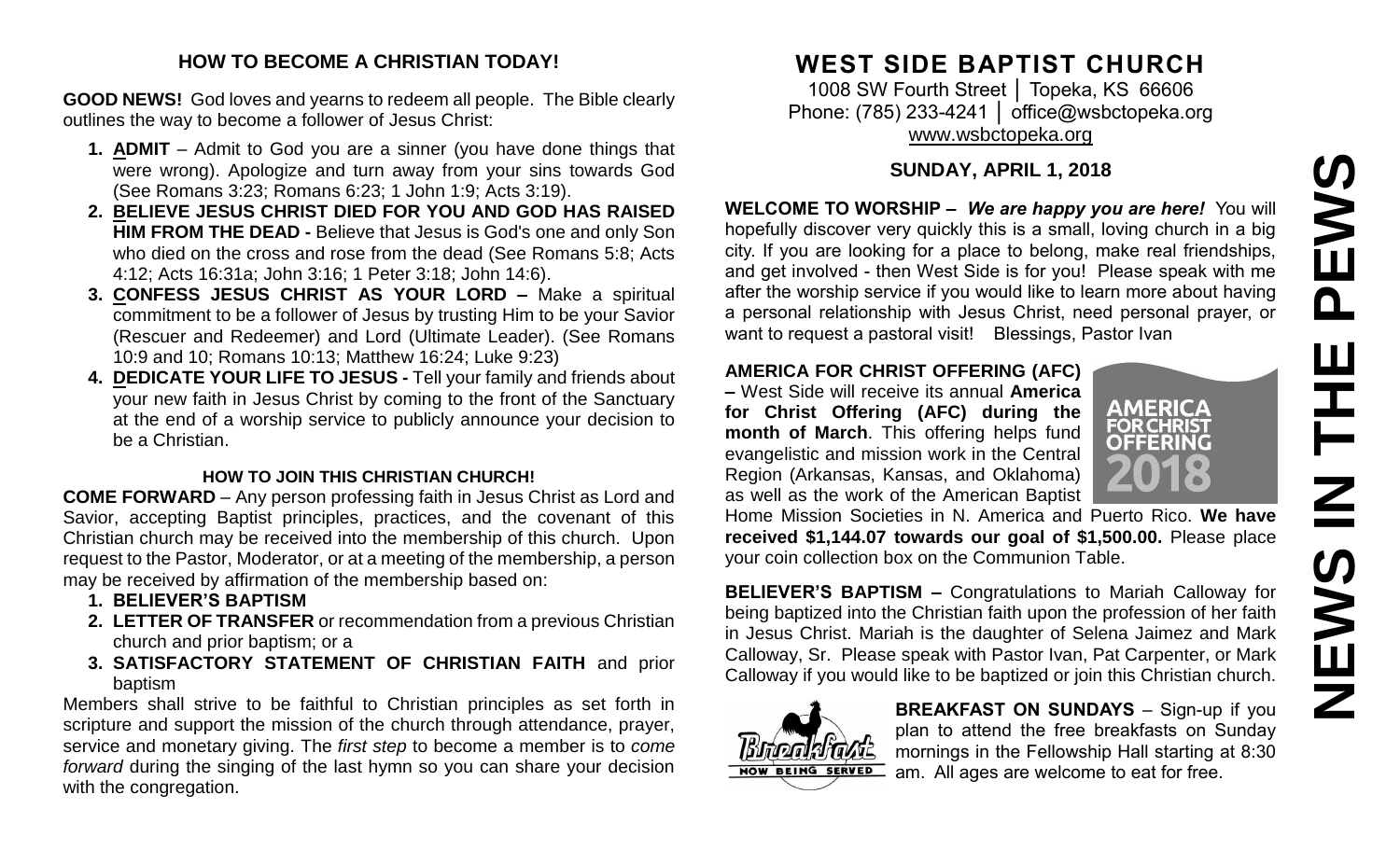**BIBLE STUDY –** Come for the free one-hour small group study of the biblical book **"ACTS OF THE APOSTLES" on Wednesdays at 10:30 am in Holmer Hall**. The Bible study is taught start-to-finish ("lectio continua"), no previous experience necessary. Bible studies are free and open to the public.

**CHRISTIAN EDUCATION** - The Christian Education Committee will meet on **TUESDAY, APRIL 17 at 5:30 PM in Holmer Hall**. See Alice Payne, Coordinator, for more information.

**DOORSTEP, INC. –** Our local mission partner, Doorstep Inc., will host:

• **ANNUAL BANQUET** honoring their volunteers on Thursday, April 26 at 6:30 pm in St. Andrews Presbyterian Church. They will have a speaker, entertainment, volunteer awards, quilt drawing, taco bake for dinner and a Love Offering for Doorstep! **Reservations are due by April 24.** Call the Doorstep



· DOORSTEP ·

Office (8am – 3pm) at (785) 357-5341 to make a reservation. They will have the **Quilt Drawing (Raffle) at \$1 per chance** but you do not have to present to win! See Chuck Cozad, our Doorstep representatives for tickets or buy them at the banquet before dinner!

- **CINNAMON ROLLS AND TAMALES**  Doorstep will have just one food sale fundraiser this year! They will take orders for **Cinnamon Rolls and Tamales on April 7th – 22nd**, with delivery the weekend of May 4. Find your Doorstep representative to place an order, and help Doorstep bring in much needed funds! For orders see Chuck Cozad.
- **DONATIONS**  The food pantry is low or out of several items. Doorstep needs these items now: Jelly, Spaghetti, Canned Fruit, Hamburger/Tuna Helper, Egg Noodles, Pork & Beans, Tuna, Peas. If you can help with the following items, please bring them to Doorstep at 10th & Buchanan; Monday – Friday from 8:00 am to 3:00 pm.

**FIFTH SUNDAY SING –** The Music Committee is planning to host a "Fifth Sunday Sing" on **April 29**. We will sing your favorite worship songs and hymns during the service. Please share your requests with Janet Nyfeler or Jan Mauck before April 22.

### **WEEKLY CALENDAR**

| <b>SUNDAY, APRIL 1</b><br>$7:00 \text{ am}$<br>$8:30$ am<br>$9:15$ am<br>10:30 am                      | <b>EASTER SUNDAY</b><br>Sunrise Service in Old Prairie Town Chapel<br>Breakfast (FH)<br><b>Sunday School</b><br>Worship Service (S)<br>No Contemporary Worship Service (S)                                             |
|--------------------------------------------------------------------------------------------------------|------------------------------------------------------------------------------------------------------------------------------------------------------------------------------------------------------------------------|
| <b>MONDAY, APRIL 2</b><br>$6:00 - 9:00$ pm                                                             | <b>PASTOR ON VACATION</b><br>9:00 - 11:00 am Baby Closet Ministry<br>Capital City Men's Chorus (FH)                                                                                                                    |
| <b>TUESDAY, APRIL 3</b><br>$5:30 \text{ pm}$<br>$6:00 \text{ pm}$                                      | <b>PASTOR ON VACATION</b><br>No Music Committee Meeting<br>Ladies Night Out @ Red Robin<br>Mens Night Out @ Freddy's                                                                                                   |
| <b>WEDNESDAY, APRIL 4</b><br>$4:00 - 6:00$ pm<br>$4:30 - 7:00$ pm<br>$4:30$ pm<br>5:30 pm<br>$6:00$ pm | <b>PASTOR ON VACATION</b><br>No Bible Study (HH)<br>Fruit & Vegetable Food Pantry (FH)<br><b>Baby Closet Ministry</b><br>Open Gym Time<br>Supper (FH)<br>WWW Kids Bible Club and Adult Study<br>No Choir Rehearsal (S) |
| <b>THURSDAY, APRIL 5</b><br>$1:00 - 3:00$ pm                                                           | <b>PASTOR ON VACATION</b><br><b>Baby Closet</b>                                                                                                                                                                        |
| <b>FRIDAY, APRIL 6</b><br>$4:30$ pm                                                                    | <b>PASTOR ON VACATION</b><br>Youth leave for Christian Weekend                                                                                                                                                         |
| <b>SATURDAY, APRIL 7</b>                                                                               | <b>PASTOR ON VACATION</b><br>No Worship Practice                                                                                                                                                                       |

**Sunday, April 15 there will be a brief Sunday School teachers meeting after the Worship Service. All Sunday School teachers please plan to attend.**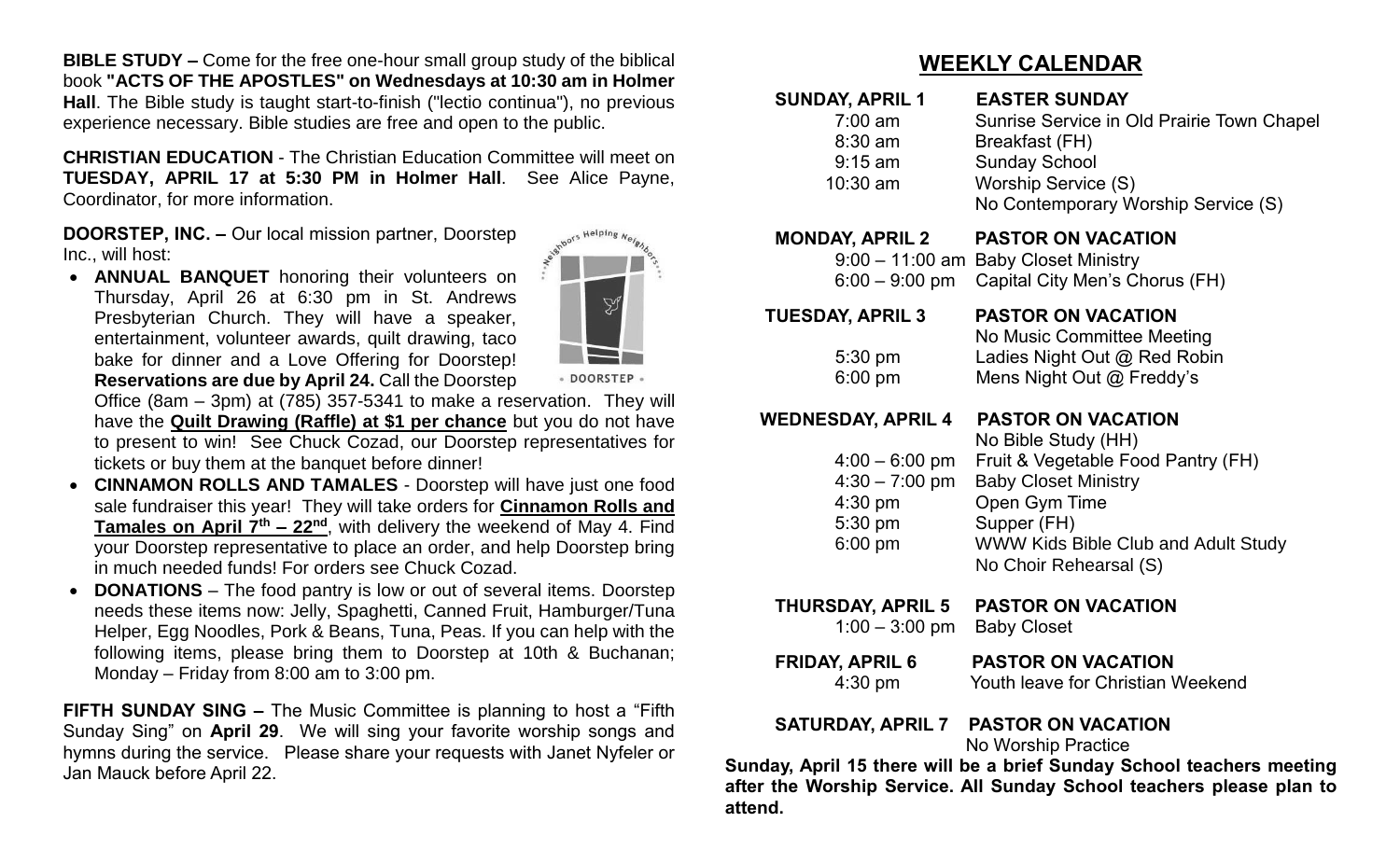## **IN OUR THOUGHTS AND PRAYERS**

Mark Arnold – Healing for health concerns Mark Calloway – Healing for health concerns Al Carpenter – Healing for health concerns Harry and Pat Carpenter – Healing for health concerns Esther Carrier – Healing for health concerns Shirley Dell – Healing for health concerns Hilda Lundgren – Healing for health concerns – wound care Nancy May – Healing for health concerns Marie Merrifield – Healing for health concerns – wound care Rogene Moody – Healing for health concerns – wound care Don Morris – Healing for health concerns Janet Nyfeler – Healing for health concerns Ken Paslay – Healing for health concerns Becky Poe – Healing for health concerns Bob Roesler – Interim Minister at FBC of Topeka, starting Feb. 1, 2018 Jill Roesler – Healing for health concerns Keith Springer – Healing for health concerns (Marianne Spano's brother) Lola Zab – Healing for health concerns (Marianne Spano's sister)

#### **HOMEBOUND:**

\*June Cunningham – Healing for health concerns (Brewster Place) \*Helen Farrar – Healing for health concerns (Plaza West Care Center) \*Gerald Haney – Healing for health concerns \*Russ Hunter – Healing for health concerns \*Mary Lou Johnson – Healing for health concerns \*Alice Kieffer – Healing for health concerns \*Karen Kirby – Healing for health concerns \*Reginald Kirby – Healing for health concerns \*Etta Landis – Healing for health concerns (Legend at Capital Ridge) \*Madeleine Martinson – Healing for health concerns (Fleming Place) \*Mae Martin – Healing for health concerns (Plaza West Care Center) \*Theo Penny – Healing for health concerns (Lawrence) \*Juanita Plankinton – Healing for health concerns \*Hazel Smith-Tindall – Healing for health concerns



**FRUIT & VEGETABLE FOOD PANTRY –** Free bread, fruits, and vegetables on **Wed. from 4:00 pm to 6:00 pm**  or while supplies last. **Program eligibility:** Households in Topeka area (zip code 66601-66619). **ID required:** a piece of US Mail with client's name and current address for identification. One household per address. Client must be present. All food is available no cost.

**MUSIC COMMITTEE –** The Music Committee (Choir Director, Organist, and Pastor) has its weekly meeting to select hymns, songs, and spirituals for worship services on **Tuesdays at 9:00 am in Holmer Hall.** All are welcome!

**MISSIONARIES VISITING** – Our church financially and prayerfully supports more than 180 Global Servants (missionaries) through International Ministries (IM). West Side Baptist Church will host the **Rev. Emerson and Ivy** 



**Wu,** ABCUSA Global Servants serving in China and Hong Kong, on **Sunday, April 29 at 4:00 pm**. Join us for this important You can find more information about the Wu family and their work in China at: [www.internationalministries.org/author/ei-wu.](http://www.internationalministries.org/author/ei-wu)

**NEIGHBORHOOD CLEAN-UP** – The Neighborhood Improvement Association (NIA) will be sponsoring a **"Get Down and Get Dirty"** clean-up of Ward Meade on **Earth Day, Saturday, April 21 from 10:00 AM to 12:00 PM.** Volunteers are needed to help our middle school youth pick up trash along the streets and in the parks. See Pastor to volunteer!

**NEWSLETTER –** Newsletter articles and reports are due in the Church Office by noon on Wednesday, April 25 for publication on Sunday, April 29.



**QUARTERLY BUSINESS MEETING –** The Council has set the date for the next congregational Quarterly Business Meeting and Potluck Luncheon on **Sunday, April 29 at 12:00 PM in the Fellowship Hall (downstairs cafeteria).** Please bring a covered dish and/or dessert to share.